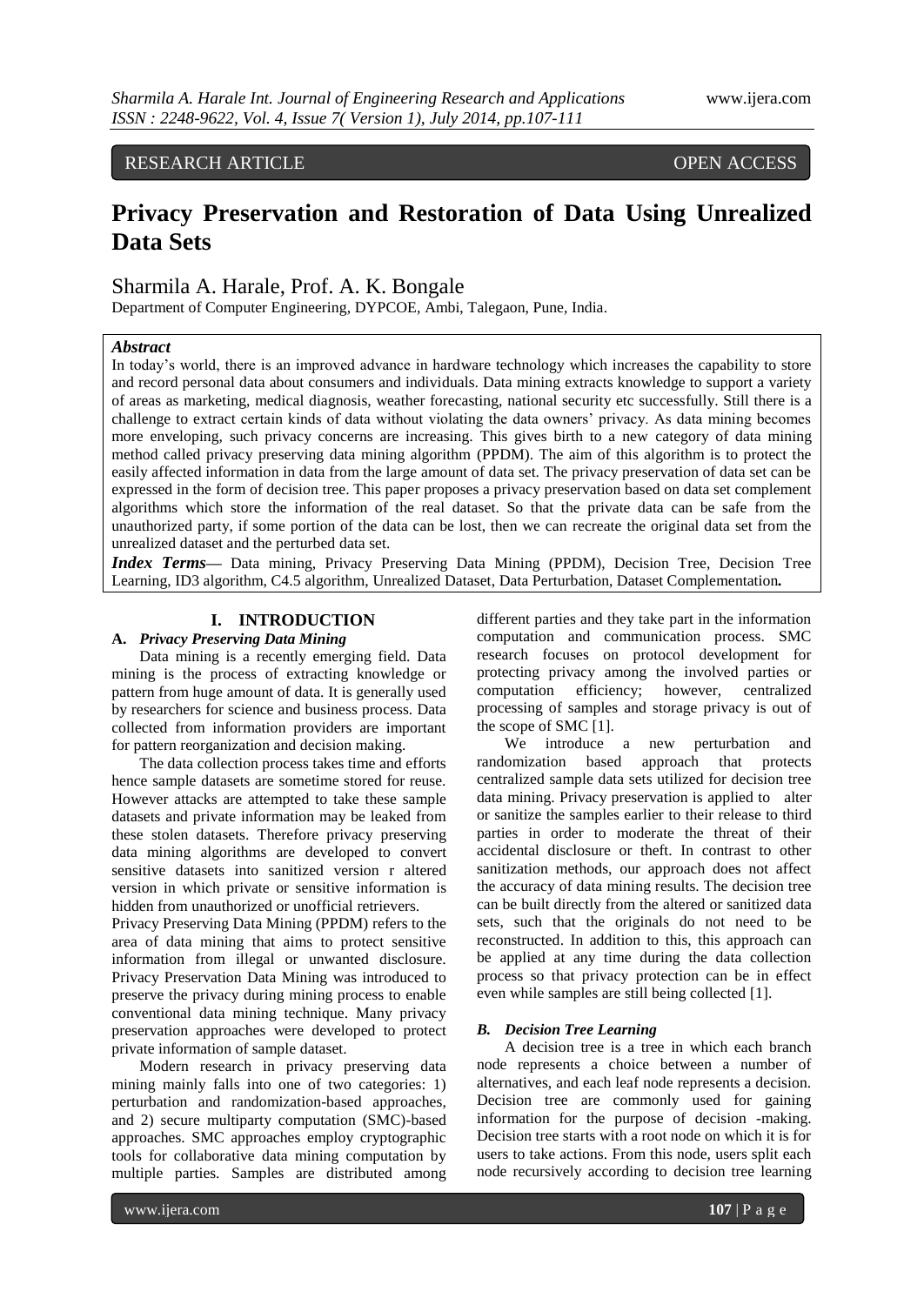algorithm. The final result is a decision tree in which each branch represents a possible scenario of decision and its outcome.

Decision tree learning is a method for approximating discrete valued target functions, in which the learned function is represented by a decision tree. Learned trees can also be represented as sets of if-then rules to improve human readability.

# **II. LITERATURE SURVEY**

a) P. K. Fong and J. H. Weber-Jahnke [1], in this paper a new method that we are maintaining privacy preservation of data using unrealized datasets. This paper introduces a privacy preserving approach that can be applied to decision tree learning, without related loss of accuracy. It describes an approach to the protection of the privacy of collected data samples in cases where information from the sample database has been partly lost. This approach converts the original sample data sets into a group of altered or unreal data sets, from which the original samples cannot be reconstructed without the entire group of unreal data sets. In the meantime, an accurate decision tree can be built directly from those unreal data sets. This new approach can be applied directly to the data storage as soon as the first sample is collected. The approach is well-matched with other privacy preserving approaches, such as cryptography, for extra protection.

b) J. Dowd et al. [2], this paper proposed the several contributions towards privacy-preserving decision tree mining. The most important is that the framework introduced a new data perturbation technique based on random substitutions. This perturbation technique is similar to the randomization techniques used in the context of statistical disclosure control but is based on a different privacy measure called ρ1-to-ρ2 privacy breaching and a special type of perturbation matrix called the γ-diagonal matrix.

c) In Privacy Preserving Data Mining: Models and Algorithms [3], Aggarwal and Yu categorize privacy preserving data mining techniques, including data modification and cryptographic, statistical, query auditing and perturbation-based strategies. Statistical, query auditing and most cryptographic techniques are subjects beyond the focus of this paper. In section, we explore the privacy preservation techniques for storage privacy attacks. Data modification techniques maintain privacy by modifying attribute values of the sample data sets. Essentially, data sets are modified by eliminating or unifying uncommon elements among all data sets. These similar data sets act as masks for the others within the group because they cannot be distinguished from the others; every data set is loosely linked with a certain number of information providers. K-anonymity [7] is a data modification approach that aims to protect private information of the samples by generalizing attributes.

K-anonymity trades privacy for utility. Further, this approach can be applied only after the entire data collection process has been completed.

d) L. Liu [3] proposed a new method that we build data mining models directly from the perturbed data without trying to solve the general data distribution reconstruction as an intermediate step. More precisely, proposed a modified C4.5 decision tree classifier that can deal with perturbed numeric continuous attributes. Privacy preserving decision tree C4.5 (PPDTC4.5) classifier uses perturbed training data, and builds a decision tree model, which could be used to classify the original or perturbed data sets. The experiments have shown that PPDTC4.5 classifier can obtain a high degree of accuracy when used to classify the original data set.

# **III. IMPLEMENTATION DETAILS**

In Previous work in privacy-preserving data mining has addressed two issues. In one, the aim is to preserve customer privacy by disturbing the data values. In this method random noise data is introduced to alter sensitive values, and the distribution of the random data is used to generate a new data distribution which is close to the original data distribution without revealing the original data values. The estimated original data distribution is used to reconstruct the data, and data mining techniques, such as classifiers and association rules are applied to the reconstructed data set.

The other approach uses cryptographic tools to construct data mining models. The goal is to securely build an ID3 decision tree where the training set is distributed between two parties. Different solutions were given to address different data mining problems using cryptographic techniques. ID3 algorithm selects the best attribute based on the concept of entropy and information gain for developing the tree.

# *A. Disadvantage of Existing System*

Existing system covers the application of new privacy preserving approach with the ID3 decision tree learning algorithm and for discrete-valued attributes only. There is limitation of ID3 decision tree algorithm is that it is overly sensitive to features with large numbers of values. This must be overcome if you are going to use ID3 as an Internet search agent.

# *B. Proposed Solution*

One of the limitations of ID3 decision tree algorithm can be overcome by using C4.5 algorithm, an ID3 extension and data mining methods with mixed discretely and continuously valued attributes and thus data restoration and preservation of privacy of data is done.

ID3's sensitivity to features with large numbers of values is illustrated by Social Security numbers.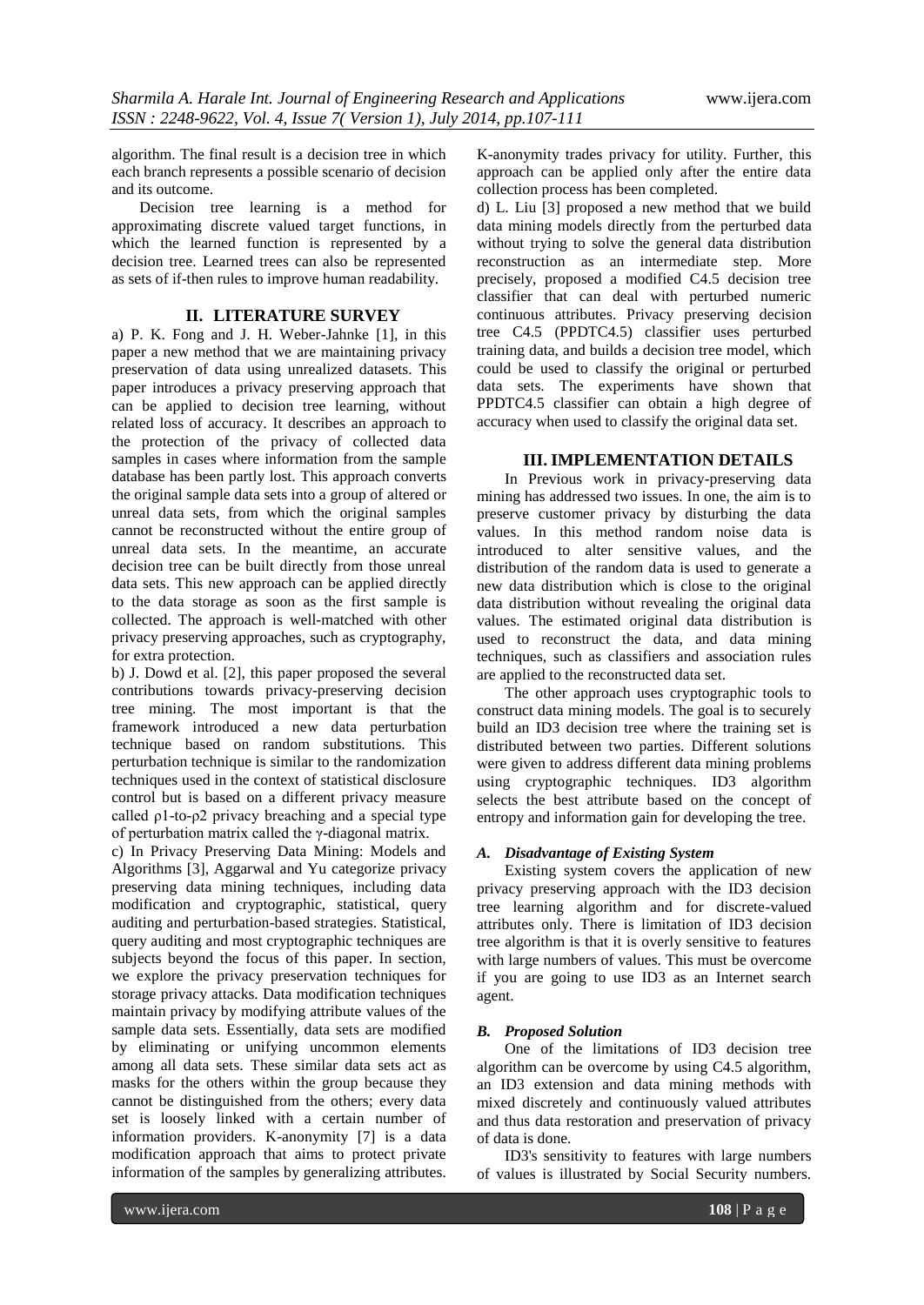Since Social Security numbers are unique for every individual, testing on its value will always yield low conditional entropy values. However, this is not a useful test. To overcome this problem, C4.5 uses a metric called "information gain," which is defined by subtracting conditional entropy from the base entropy; that is, Gain  $(P|X) = E(P) - E(P|X)$ . This computation does not, in itself, produce anything new. However, it allows you to measure a gain ratio. Gain ratio, defined as Gain Ratio  $(P|X) = G$ ain  $(P|X)/E(X)$ , where  $E(X)$  is the entropy of the examples relative only to the attribute. It has an enhanced method of tree pruning that reduces misclassification errors due noise or too-much details in the training data set. Like IDE3 the data sorted at every node of the tree in order to determine the best splitting attribute. It uses gain ratio impurity method to evaluate the splitting attribute (Quinlan, 1993). Decision trees are built in C4.5 by using a set of training data or data sets as in ID3. At each node of the tree, C4.5 chooses one attribute of the data that most effectively splits its set of samples into subsets enriched in one class or the other. Its criterion is the normalized information gain (difference in entropy) that results from choosing an attribute for splitting the data. The attribute with the highest normalized information gain is chosen to make the decision. The C4.5 algorithm then recourses on the smaller sub lists [13].

The following assumptions are made for the scope of this paper: first, as is the norm in data collection processes, a sufficiently large number of sample data sets have been collected to achieve significant data mining results covering the whole research target. Second, the number of data sets leaked to potential attackers constitutes a small portion of the entire sample database. Third, identity attributes (e.g., social insurance number) are not considered for the data mining process because such attributes are not meaningful for decision making. Fourth, all data collected are discretized; continuous values can be represented via ranged value attributes for decision tree data mining [1].

## *C. Advantages of C4.5 Algorithm*

C4.5 algorithm acts similar to ID3 algorithm but improves a few of ID3 behaviors as:

• A possibility to use continuous data.

• Using unknown (missing) values which have been marked

by "?".

• Possibility to use attributes with different weights.

• Pruning the tree after being created [14].

#### *D. Pseudo Code of C4.5*

1. Check for base cases.

2. For each attribute a calculate:

 i. Normalized information gain from splitting on

#### attribute a.

3. Select the best a, attribute that has highest information gain.

4. Create a decision node that splits on best of a, as root node.

5. Recurs on the sub lists obtained by splitting on best of a and

add those nodes as children node [12].

#### *E. Mathematical Model*

1) Dataset Complementation Approach

In this we will work with the sets that can contain multiple instances of the same element. We begin this segment by defining fundamental concepts and then data unrealization algorithm.

# a) T - Data Table

b)  $T<sub>S</sub>$  – Training Set, is constructed by inserting sample data sets into a data table.

c)  $T<sup>U</sup>$  - Universal set of data table T is a set containing a single instance of all possible data sets in data table T.

d)  $T^P$  – Perturbed Data Set.

e) T' – Unrealized Training Set

# 2) Algorithm for Data Unrealization

Dataset Complementation approach was designed for discrete value classification so continuous values are replaced with ranged values. The entire original dataset is replaced by unreal dataset for preserving the privacy via dataset complementation. This approach can be applied at any time during the data collection process so that privacy protection can be in effect even while samples are still being collected. The original accuracy of training dataset is preserved without linking the perturbed dataset to the information provider i.e. accurate data mining results are yields while preserving privacy of individual's records by dataset complementation approach.

A data complementation approach requires an extra table  $T<sup>P</sup>$  for converting sample dataset Ts into an unrealized training set  $T^{\prime}$ .  $T^{\prime}$  is perturbing set that generates unreal dataset.

Initially  $T'$  and  $T<sup>P</sup>$  are an empty set. When we get an Ts the  $T<sup>P</sup>$  is constructed with universal set  $T<sup>U</sup>$ by adding  $T^U$  into  $T^P$ . Whenever we get sample data item t in  $T_s$  we remove it from  $T<sup>P</sup>$  and transfer one data item  $ti^1$  into  $T^1$ .  $Ti^1$  is the latest available frequent data item in  $T<sup>P</sup>$ . When traversing  $T<sup>P</sup>$  is finished and if sample data item  $t^1$  is not available in  $T<sup>P</sup>$  then again add universal set  $T<sup>U</sup>$  into  $T<sup>P</sup>$ .

To unrealized the samples  $T_s$ , initialize both  $T'$ and TP as an empty sets, i.e. invoke the above algorithm with Unrealized\_Training\_set(Ts, TP,  $\{ \}$ , { }) . The elements in the resulting data sets are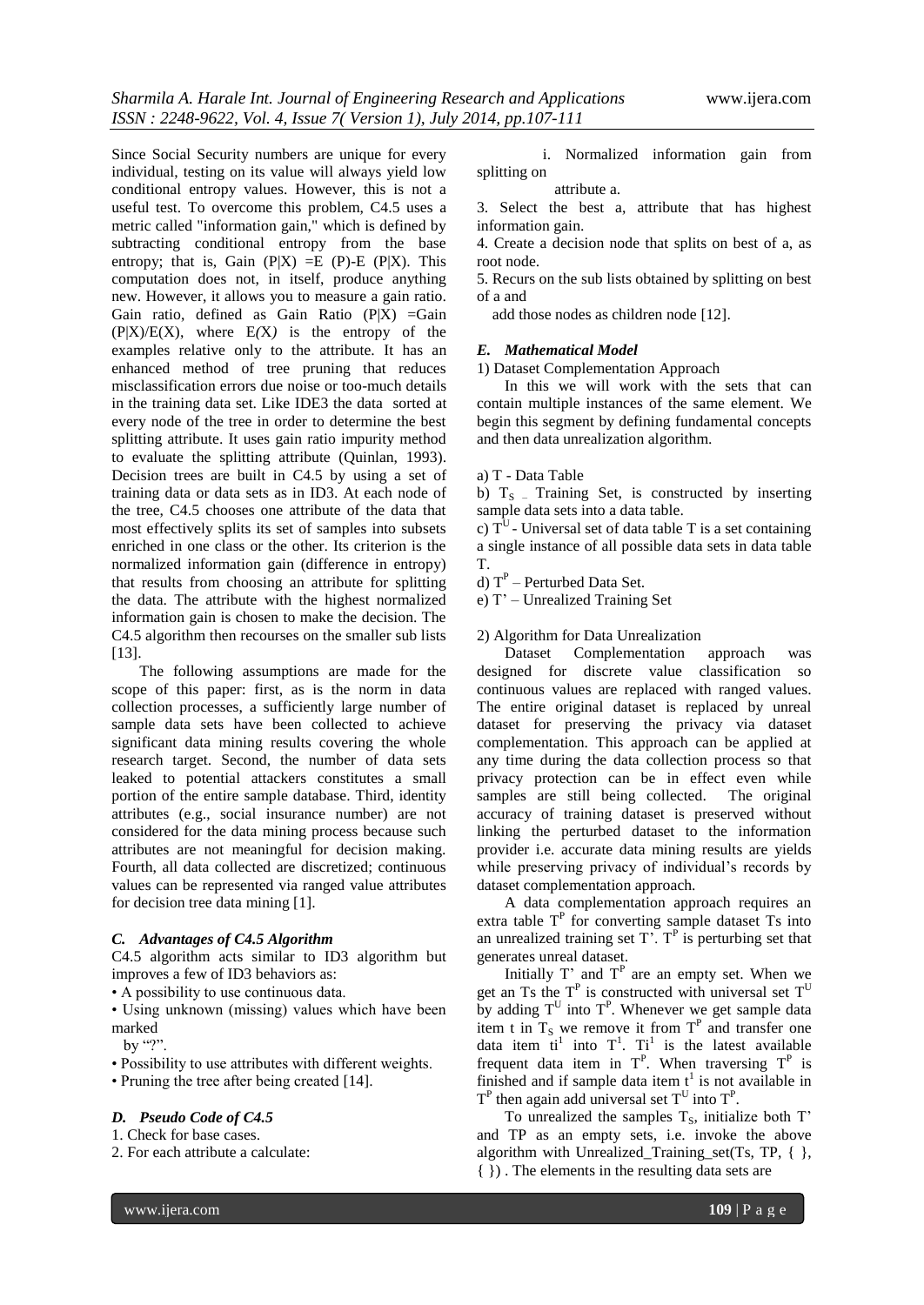unreal individually, but meaningful when they are used together to calculate the information required by a modified C4.5 algorithm [13].

## *F. System Architecture*



Fig.1 System Architecture

The system architecture of proposed system is shown in above figure. It consist of two main module first is data preprocessing and second is decision tree generation. In data preprocessing module initially continuous value attribute dataset is converted into discrete value after that the dataset is converted into sanitized version by using algorithm unrealized training set. Then generated complemented dataset and perturbed dataset is given as an input to decision tree generation module in which decision tree is built by using C4.5 and result generated by algorithm is compared to analyze the algorithm.

#### **G.** *Function Dependency Graph*

There are seven main functions which are given below:

- 1. Getting dataset input from user (F1).
- This function imports/load the dataset which is stored by user.
- 2. Converting sample dataset into discrete dataset (F2).

This function is used to convert continuous value attribute into discrete value attribute.

- 3. Converting discrete value dataset into perturbed and complemented dataset (F3). This function is used to hide the sensitive information of sample dataset hence it converts discrete value dataset into perturbed and complemented dataset.
- 4. Finding the gain ratio (F4). This function is used to calculate gain ratio of each attribute using entropy and information gain.
- 5. Building decision tree using C4.5 (F5).

This function is used to build decision tree by selecting highest gain ratio as a splitting criteria [13].



Fig. 2 Function Dependency Graph

# *H. Software Requirements*

Front End: Java (JDK 1.5) Tools Used: Net Beans Operating System: Windows 7 Database: MySQL Server

# *I. Hardware Requirements*

Processor: Pentium IV– 500 MHz to 3.0 GHz RAM: 1GB Hard Disk: 20 GB.

# *J. Expected Dataset and Result Set*

In this project, the expected dataset will be any real world dataset. A sufficiently large number of sample data sets containing both discrete and continuous values have been collected to achieve significant data mining results covering the whole research target e. g. weather dataset, employee information dataset etc.

The result set will be contain sanitized data of given input dataset which can be safely published as a data for mining without disclosure of any correct records thereby maintain the privacy of the original dataset owner.

# **IV. CONCLUSION**

This paper covers the application of this new privacy preserving approach via dataset complementation approach and C4.5 decision tree learning algorithm and for both discrete-valued attributes and continues –valued attributes. After converting continuous valued attributes to discrete valued attributes, the entire original dataset is replaced by using algorithm Unrealize\_training\_set. This approach converts the original sample data sets into a group of unreal data sets, from which the original samples cannot be reconstructed without the entire group of unreal data sets. During the privacy preserving process, this set of perturbed datasets is dynamically modified. As the sanitized version of the original samples, these perturbed datasets are stored to enable a modified decision tree data mining method.

The main drawback of privacy preservation via data set complementation is it fails if all training data sets are leaked because the data set reconstruction algorithm is general. Therefore, further research is required to overcome this limitation. One can apply a cryptographic privacy preserving approach, such as the (anti)monotone framework, along with data set